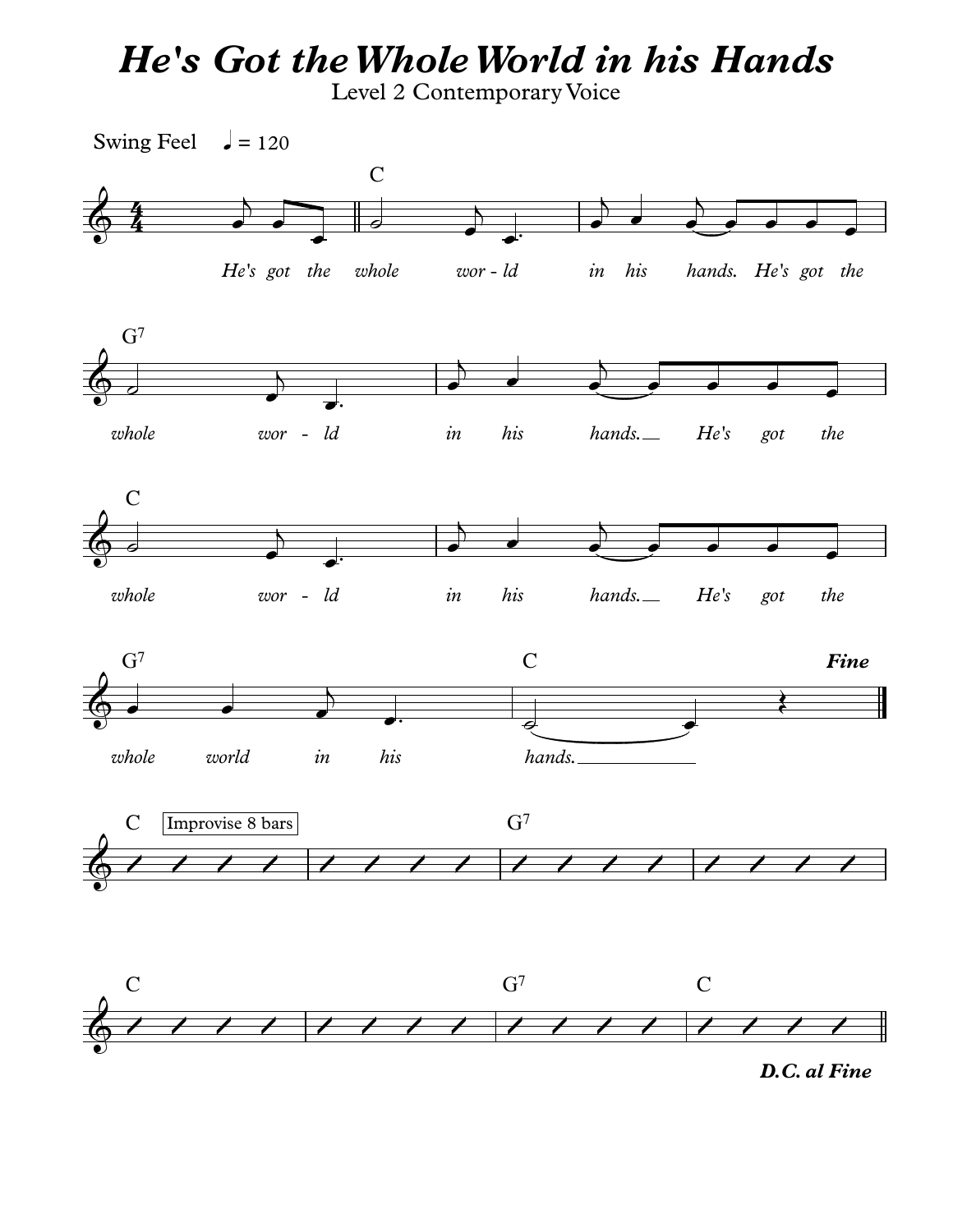*Hush Little Baby*

Level 2 Contemporary Voice

Ballad  $J=82$ 

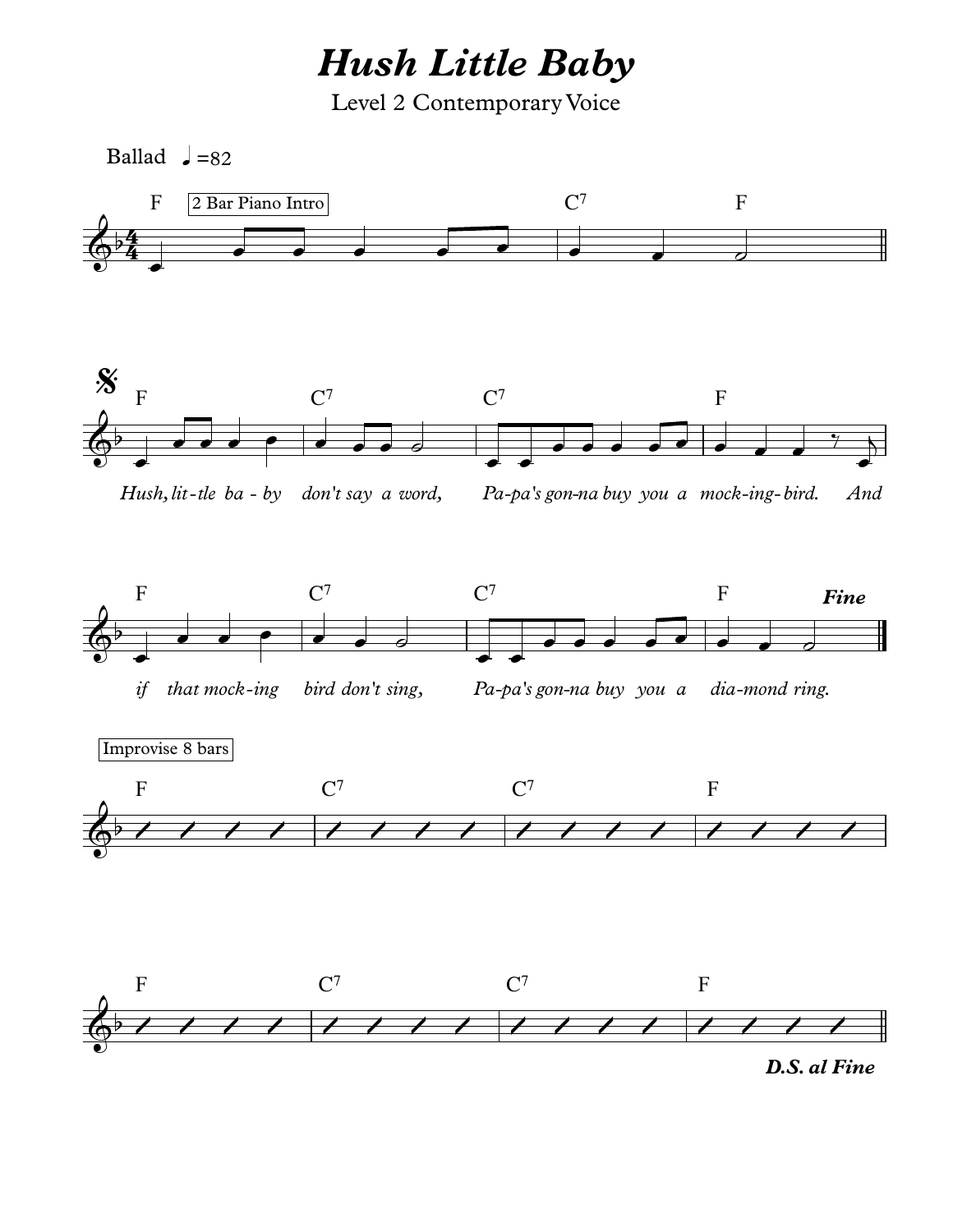## *Puff the Magic Dragon*